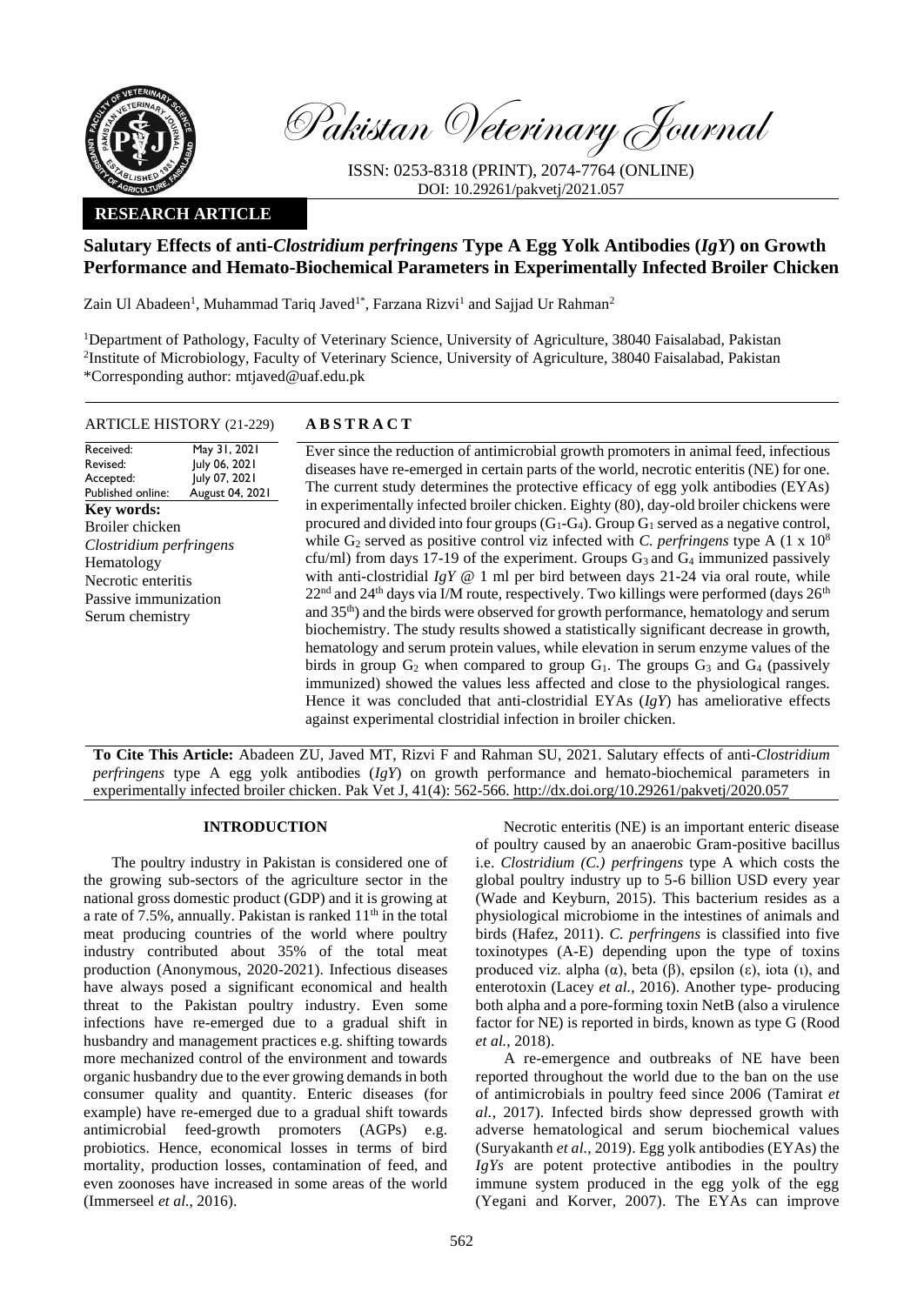growth performance traits in poultry and can be used for various immunodiagnostic approaches in humans and animals (Cook *et al.*, 1999; Iqbal *et al.*, 2020). Keeping in view the immuno-modulatory effects of these specific EYAs against enteric pathogens e.g. *Escherichia coli* and *Campylobacter* etc*,* the present study was designed to evaluate the ameliorative effects of anti-*C. perfringens*  type A EYAs against hemato-biochemical parameters in broiler chicken.

# **MATERIALS AND METHODS**

**Ethical approval for experimental study:** All the experimental research work was done at Animal Care and Research Facility of Department of Pathology, University of Agriculture Faisalabad (UAF), Pakistan, and performed in accordance with guidelines provided and the study approval by the Institutional Biosafety/Bioethics Committee (IBC) of UAF following Punjab Biosafety Rules 2014, Pakistan (vide letter No. 6560/ORIC; dated: 13.09.2017).

**Experimental design:** A total of 140, one-day-old broiler chicken (Ross-308, Aviagen, Newbridge, UK) were purchased from a local market and provided ad libitum feed and water and reared under standard management for 35 days of the experiment at the Animal Care and Research Facility of the Department of Pathology, Faculty of Veterinary Science, University of Agriculture Faisalabad (UAF), Faisalabad, Pakistan. On day  $15<sup>th</sup>$ , the birds were divided into four groups  $(G_1-G_4)$  comprising twenty birds each.

**Production and isolation of anti-** *C. perfringens* **type A EYAs:** The isolated pure colonies (unpublished data) of *C. perfringens* type A from suspected cases of NE were confirmed and maintained at the Department of Pathology, Faculty of Veterinary Science, UAF, Pakistan. Experimental infection in the broiler birds was produced @ 1 x 10<sup>8</sup> colony forming units (CFUs) of the isolate as reported previously (Olkowski *et al*., 2006). Inactivated whole cell antigen (WCA) of the isolate was injected at multiple sites in the breast muscle @ 1 ml per bird with booster doses on days 14 and 28 of the first injection in ten (10) White Leghorn chicken of 40 weeks of age purchased from a local hatchery (Diraviyam *et al*., 2011). The eggs were collected and stored at 4°C and the EYAs were extracted by water dilution method as the water-soluble fraction (WSF) previously described by (Akita and Nakai, 1992). The WSF containing specific anti-clostridial EYAs were assayed against *C. perfringens* by using ELISA (*C. perfringens* whole cells (10 µg/ml) as coated antigen; Rabbit anti-chicken IgG conjugated with horseradish peroxidase as a secondary antibody (Sigma-Aldrich®,

USA)) as described previously with some modifications (Sunwoo *et al*., 1996; 2002).

**Experimental infection with** *C. perfringens* **type A:** On day 17, group  $G_2$  was experimentally challenged by  $C$ . *perfringens* type A @ 1 ml/bird (1x10<sup>8</sup> CFUs/ml) via oral route for three consecutive days (day 17, 18, and 19 of the experiment). Groups  $G_3$  and  $G_4$  were considered as treatment groups. Group  $G_3$  was administered by anticlostridial EYAs @ 1 ml/bird via an oral route on 21st to  $24<sup>th</sup>$  days, while group G<sub>4</sub> was given EYAs @ 1 ml/bird via the intramuscular route on  $22<sup>nd</sup>$  and  $24<sup>th</sup>$  days of the experiment.  $G_1$  was kept as control (Table 1).

**Growth performance parameters:** The growth performance traits e.g. live body weight gain (LBW) and feed intake of the birds were recorded at weekly basis.

## **Blood parameters**

**Hematology:** During the experimental trial, two random slaughtering of birds were performed (five birds from each group) on day 26 and day 35 of the experiment. The blood samples were collected in Ethylenediaminetetraacetic acid (EDTA) coated blood collection tubes  $(K<sub>3</sub>EDTA<sup>®</sup>$ , Hamburg, Germany) and processed for hematology, whereas blood samples collected in serum-separating-gelbased blood collection tubes (IMPROVACUTER®, Guangzhou, China) were processed for serum separation and biochemistry analysis. Hematological parameters included total erythrocyte count (TEC) and total leucocyte count (TLC) performed by using a Hemocytometer counting chamber (Marienfield Superior®, Germany), packed cell volume (PCV) measured with microhematocrit procedure, erythrocyte indices e.g. mean corpuscular hemoglobin (MCH), mean corpuscular volume (MCV), and mean corpuscular hemoglobin concentration (MCHC) were also estimated. The values of Hb concertation were measured as previously described method (Hussain *et al*., 2017).

**Serum biochemistry:** The serum analysis included estimation of serum total protein (STP) (Catalogue # 997180) and albumin (Alb) (Catalogue # 997258), while globulins (Glob) was measured by subtraction of Alb values from STP. The values of creatinine (Creat) (Catalogue # 998891), lactate dehydrogenase (LDH) (Catalogue # 990035), aspartate aminotransferase (AST) (Catalogue # 999500), blood urea nitrogen (BUN) (Catalogue # 996060) and alanine aminotransferase (ALT) (Catalogue # 999200) were also measured by commercially available kits of Quimica Clinica Aplicada (QCA S.A®, Spain), using clinical chemistry analyzer (Microlab 300®, Merck).

|  |  | Table I: Layout of experimental trial |  |
|--|--|---------------------------------------|--|
|  |  |                                       |  |

| Group          | <b>Freatment</b>      | Route  | Dose                   | <b>Duration</b>                                      |
|----------------|-----------------------|--------|------------------------|------------------------------------------------------|
| Gı             | Control Negative      |        |                        |                                                      |
| G <sub>2</sub> | C. perfringens type A | Per os | $1 \times 10^8$ cfu/ml | From 17 to 19 days of age                            |
| G <sub>3</sub> | C. perfringens type A | Per os | $ x 0^8$ cfu/ml        | From 17 to 19 days of age                            |
|                | EYAs                  | Per os | Iml/bird               | From 21 to 24 days of age                            |
| G4             | C. perfringens type A | Per os | $1 \times 10^8$ cfu/ml | From 17 to 19 days of age                            |
|                | <b>EYAs</b>           | I/M    | l ml/bird              | At 22 <sup>nd</sup> and 24 <sup>th</sup> days of age |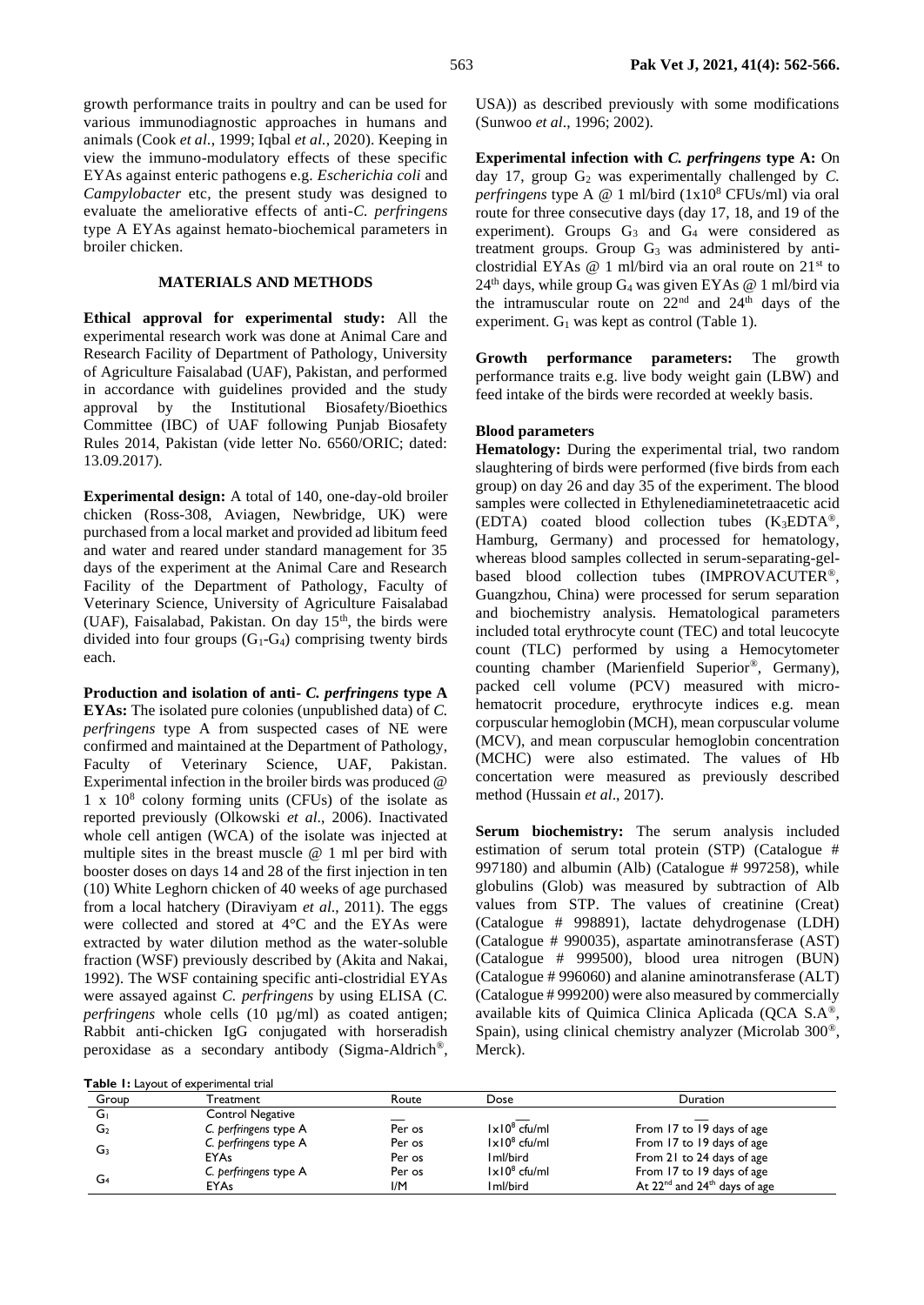**Statistical analysis:** The data obtained were statistically analyzed by analysis of variance (ANOVA) and the means values were compared by using Tukey's test using computer SAS University Edition online software SAS stat 15.1 (SAS Institute, Cary, NC, USA) (SAS, 2018).

## **RESULTS**

#### **Growth performance parameters**

**Live Body weight gain:** The live body weight gain (LBW) of birds (weekly) was recorded and presented in Table 2. During the  $3<sup>rd</sup>$  to  $5<sup>th</sup>$  weeks, live body weight (LBW) of birds in groups  $G_2$ ,  $G_3$ , and  $G_4$  was significantly (P≤0.05) lower compared to the control group  $G_1$  and the lowest LBW was recorded in the birds belonged to group  $G_2$ , while comparatively higher LBW was recorded in groups  $G_3$  to  $G_4$  compared to group  $G_2$  growth-promoting role of anticlostridial IgY against *C. perfringens* challenge.

**Feed intake:** The feed intake of the birds (daily) was recorded and presented in Table 2. During the 3<sup>rd</sup> to weeks, the feed intake was significantly (P≤0.05) lower in groups  $G_2$ ,  $G_3$  and  $G_4$ , compared to group  $G_1$  and the lowest feed intake was observed in group  $G_2$ , while comparatively higher feed intake was recorded in groups  $G_3$  to  $G_4$  compared to group  $G_2$  indicating protective role of anticlostridial IgY against *C. perfringens* challenge.

#### **Blood parameters**

**Hematology:** On day 26<sup>th</sup>, the mean values of the total erythrocyte count (TEC), Hb, PCV, MCH, and MCHC lowered significantly (P≤0.05), while the values of the total leukocyte count (TLC) and MCV rose significantly  $(P \le 0.05)$  in groups  $G_2$ ,  $G_3$ , and  $G_4$  compared to the means of the control group  $(G_1)$  (Table 3). On day 35<sup>th</sup>, the values of TEC, Hb, PCV, and MCHC lowered significantly (P≤0.05), while the values of TLC, MCH, and MCV rose significantly (P≤0.05) in groups  $G_2$ ,  $G_3$ , and  $G_4$  when compared to  $G_1$  (Table 4).

**Serum biochemistry:** On days  $26<sup>th</sup>$  and  $35<sup>th</sup>$ , the serum biochemistry showed a significant rise (P≤0.05) in alanine aminotransferase (ALT), aspartate aminotransferase (AST), and lactate dehydrogenase (LDH) values among groups  $G_2$ ,  $G_3$ , and  $G_4$  when compared to  $G_1$  (Table 5). Serum proteins estimation showed a significant (P≤0.05) decline in the values of serum total proteins (STP), albumin and (Alb), and globulins (Glob) among  $G_2$ ,  $G_3$ , and  $G_4$ compared to  $G_1$  (Table 6). The concentrations of serum creatinine (Creat) and blood urea nitrogen (BUN) rose significantly (P≤0.05) among groups  $G_2$ ,  $G_3$ , and  $G_4$  as compared to  $G_1$  (Table 7).

**Table 2:** Live body weight gain (g) and feed intake (g) of birds for various groups (Mean ± SD)

|       | Live body weight gain (g/bird/week) |                     |                     | Feed intake (g/bird/day) |                    |                    |
|-------|-------------------------------------|---------------------|---------------------|--------------------------|--------------------|--------------------|
| Group | Week 3                              | Week 4              | Week 5              | Week 3                   | Week 4             | Week 5             |
| Gı    | $626.30 + 3.30$                     | $1024.50 \pm 7.18$  | 1565.70+3.22        | $84.93 + 0.19$           | $118.64 + 0.34$    | $150.18 + 0.30$    |
| G2    | $541.30 \pm 2.26*$                  | 774.00±4.99*        | $1089.39 \pm 3.77*$ | 73.23+0.28*              | $103.44 \pm 0.51*$ | $130.82 \pm 0.30*$ |
| G3    | $572.60 \pm 3.63^*$                 | 883.60+3.57*        | 1292.20+7.61*       | 76.35+0.29*              | $101.54 \pm 0.39*$ | $138.45 + 0.33*$   |
| G4    | $565.70 \pm 2.41*$                  | $844.10 \pm 3.61$ * | $1215.20 + 5.31*$   | $75.81 + 0.25*$          | $106.30 \pm 0.36*$ | $136.99 \pm 0.20*$ |
|       |                                     | $\sim$ $\sim$       | .                   |                          |                    |                    |

Significantly different values compared to group G<sub>1</sub> at the level of P≤0.05 are indicated by (\*).

**Table 3:** Hematological values of birds on day 26 of the experiment (Mean ± SD)

| Group         | TEC $(x106/u)$ | TLC $(x10^3/\mu l)$ | $Hb$ (g/dl)    | PCV (%)         | MCH(pg)            | MCV (fl)         | $MCHC$ (g/dl)   |  |
|---------------|----------------|---------------------|----------------|-----------------|--------------------|------------------|-----------------|--|
| Gı            | 4.35+0.08      | 13.35+0.08          | 13.58+0.15     | $35.73 + 0.18$  | $30.83 + 0.20$     | $81.31 \pm 0.20$ | 37.80+0.06      |  |
| G2            | $7.44 + 0.08*$ | $22.42 + 0.08*$     | 7.44+0.26*     | $21.83 + 0.20*$ | $29.59 \pm 0.12*$  | $87.57 + 0.16*$  | $34.10 + 0.09*$ |  |
| G٦            | $3.37 + 0.08*$ | 18.83+0.08*         | $1.88 + 0.10*$ | $29.80 + 0.15*$ | $79.87 + 0.08*$    | $86.16 + 0.22*$  | $35.20 + 0.06*$ |  |
| G4            | $2.85 + 0.08*$ | $19.17 + 0.08*$     | $1.18 + 0.18*$ | $27.52+0.17*$   | $29.72 \pm 0.08^*$ | $86.72 + 0.18*$  | $34.40 + 0.08*$ |  |
| $\sim$ $\sim$ |                |                     | .              |                 |                    |                  |                 |  |

Significantly different values compared to group 1 at the level of P≤0.05 are indicated by (\*).

| <b>Table 4:</b> Hematological values of birds on day 35 of the experiment (Mean $\pm$ SD)                                                         |                   |                     |                   |                   |                    |                    |                   |
|---------------------------------------------------------------------------------------------------------------------------------------------------|-------------------|---------------------|-------------------|-------------------|--------------------|--------------------|-------------------|
| Group                                                                                                                                             | TEC $(x10^6/\mu)$ | TLC $(x10^3/\mu l)$ | $Hb$ (g/dl)       | <b>PCV (%)</b>    | MCH(pg)            | MCV (fl)           | $MCHC$ (g/dl)     |
| Gı                                                                                                                                                | $4.45 \pm 0.08$   | $13.16 \pm 0.11$    | $13.82 \pm 0.16$  | $35.73 \pm 0.13$  | $30.07 \pm 0.18$   | 79.44±0.22         | $39.10 \pm 0.09$  |
| G2                                                                                                                                                | $2.48 \pm 0.11*$  | 22.46±0.08*         | $7.66 \pm 0.19*$  | $21.94 \pm 0.23*$ | $32.52 \pm 0.17^*$ | $88.02 \pm 0.25$ * | $35.20 \pm 0.09*$ |
| G3                                                                                                                                                | $3.44 \pm 0.08^*$ | $18.55 + 0.07*$     | $11.93 \pm 0.13*$ | $25.52 \pm 0.15*$ | $31.49 \pm 0.23^*$ | $84.34 \pm 0.19*$  | $36.70 \pm 0.09*$ |
| $11.32 \pm 0.18^*$<br>$31.92 \pm 0.15^*$<br>36.00±0.07*<br>$2.84 \pm 0.08*$<br>$19.12 \pm 0.10*$<br>$23.63 \pm 0.20^*$<br>$85.71 \pm 0.19*$<br>G4 |                   |                     |                   |                   |                    |                    |                   |
| Significantly different values compared to group $G_1$ at the level of P $\leq 0.05$ are indicated by (*).                                        |                   |                     |                   |                   |                    |                    |                   |

**Table 5:** Serum enzymes analysis of birds belonged to various groups (Mean  $\pm$  SD)

|                |                    | $26th$ day of experiment |                     |                    | 35 <sup>th</sup> day of experiment |                     |
|----------------|--------------------|--------------------------|---------------------|--------------------|------------------------------------|---------------------|
| Group          | ALT (IU/I)         | AST (IU/I)               | LDH (IU/I)          | ALT (IU/I)         | AST (IU/I)                         | LDH (IU/I)          |
| G              | $23.70 \pm 1.64$   | 114.30+1.77              | 261.90±4.84         | $34.30 \pm 1.34$   | $116.30 \pm 1.16$                  | $303.00 \pm 3.49$   |
| $\mathsf{G}_2$ | $76.50 \pm 1.53$ * | $220.40 \pm 1.43*$       | $373.40 \pm 5.08^*$ | 77.80±0.79*        | $223.50 \pm 1.08^*$                | $367.20 \pm 5.21$ * |
| ∼<br>GЗ        | $43.40 \pm 0.07^*$ | $161.40 \pm 0.43*$       | $336.50 \pm 4.53*$  | $47.50 \pm 1.08^*$ | $168.70 \pm 1.42^*$                | 333.40±4.06*        |
| ∼<br>4ف        | $51.30 \pm 1.57$ * | 179.20±1.55*             | 335.80±4.87*        | $56.00 \pm 1.49*$  | $181.10 \pm 1.37$ *                | $332.60 \pm 3.44*$  |

Significantly different values compared to group G<sub>1</sub> at the level of P≤0.05 are indicated by (\*).

## **Table 6:** Serum proteins analysis of birds belonged to various groups (Mean ± SD)

|       |                  | $26th$ day of experiment |                 |                  | $35th$ day of experiment |                  |
|-------|------------------|--------------------------|-----------------|------------------|--------------------------|------------------|
| Group | STP(g/dl)        | Alb $(g/d)$              | Glob(g/dl)      | STP(g/dl)        | Alb $(g/d)$              | Glob (g/dl)      |
| Gı    | $5.12 \pm 0.15$  | $3.95 \pm 0.015$         | $.17 \pm 0.19$  | $5.30 \pm 0.12$  | $4.17 + 0.09$            | $13+0.14$        |
| G2    | $3.27 \pm 0.13*$ | $1.72 \pm 0.08*$         | $.55 \pm 0.14*$ | $3.37 \pm 0.09*$ | $1.63 \pm 0.11*$         | $.74 \pm 0.08*$  |
| GЗ    | $4.00 \pm 0.13*$ | $2.55 \pm 0.11*$         | $.65 \pm 0.09*$ | $4.03 \pm 0.09*$ | $2.52 \pm 0.10^*$        | $1.57 \pm 0.14*$ |
| 4ڡ    | $3.75 \pm 0.08*$ | $2.21 \pm 0.07*$         | $.54 \pm 0.13*$ | $3.87 \pm 0.11*$ | $2.30 \pm 0.07^*$        | $.57 \pm 0.13*$  |

Significantly different values compared to group G<sub>1</sub> at the level of P≤0.05 are indicated by (\*).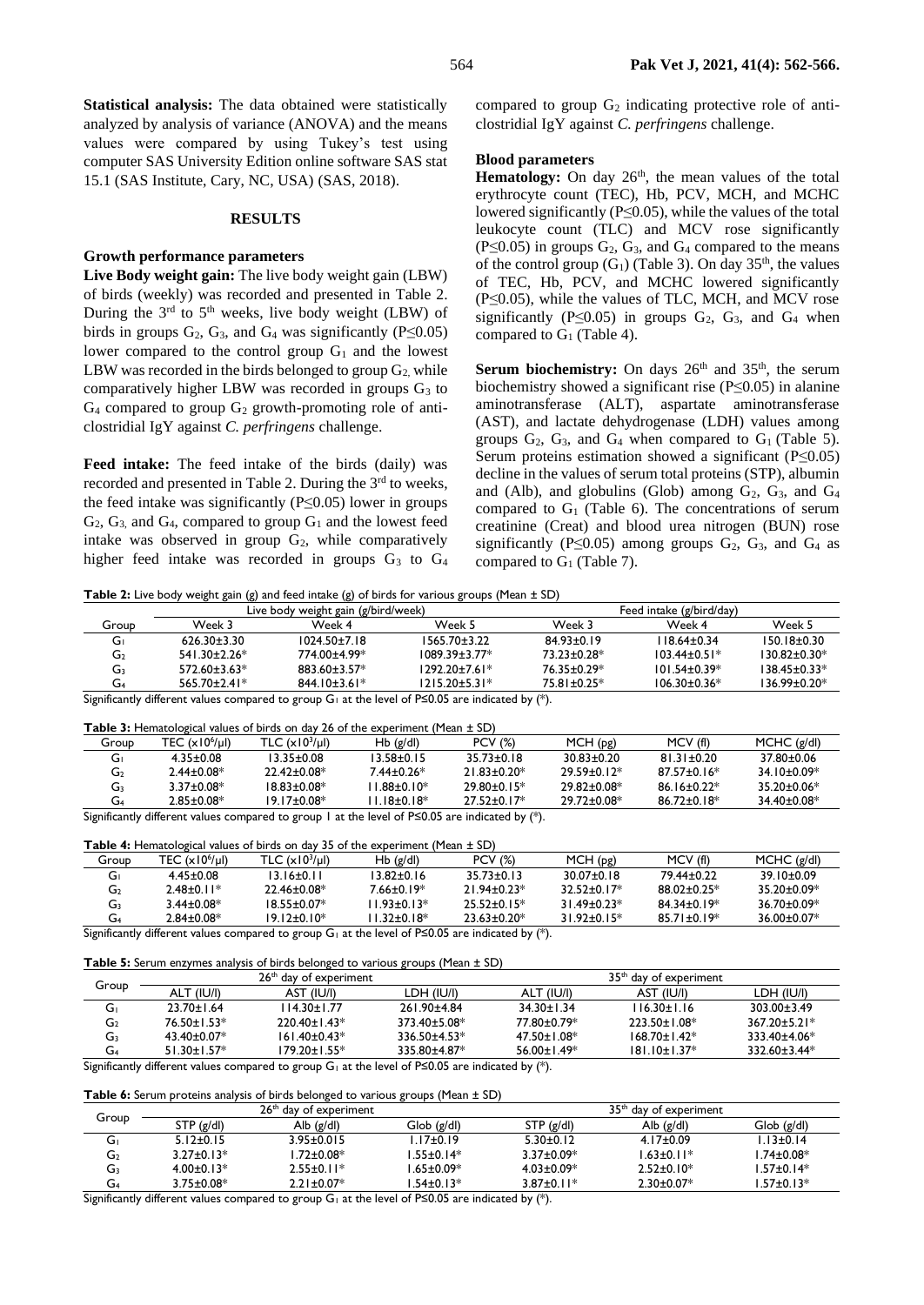**Table 7:** Serum analysis of blood urea nitrogen (BUN) and creatinine (Creat) of birds belonged to various groups (Mean ± SD)

|                                                                           |                   | 26 <sup>th</sup> day of experiment | $35th$ day of experiment |                  |  |  |
|---------------------------------------------------------------------------|-------------------|------------------------------------|--------------------------|------------------|--|--|
| Group                                                                     | BUN (mg/dl)       | Creat (mg/dl)                      | BUN (mg/dl)              | Creat (mg/dl)    |  |  |
| Gı                                                                        | $14.00 \pm 0.49$  | $0.22 \pm 0.01$                    | $15.30 \pm 1.06$         | $0.22 \pm 0.01$  |  |  |
| G <sub>2</sub>                                                            | 40.30±1.25*       | $0.56 \pm 0.01*$                   | 42.60±1.26*              | $0.48 \pm 0.01*$ |  |  |
| G3                                                                        | $27.30 \pm 1.16*$ | $0.42 \pm 0.01*$                   | 29.40±1.07*              | $0.44 \pm 0.08*$ |  |  |
| G4                                                                        | 31.00±0.63*       | $0.46 \pm 0.01*$                   | 33.10±1.37*              | $0.48 \pm 0.01*$ |  |  |
| Significantly different values compared to group Guat the level of p<0.05 |                   |                                    |                          |                  |  |  |

Significantly different values compared to group  $G_1$  at the level of  $p \le 0.05$ are indicated by (\*).

### **DISCUSSION**

NE is an important ailment of the avian alimentary canal caused by *C. perfringens* type A. Recently, *C. perfringens* type A negative for *netB* gene have been isolated from birds during outbreaks investigation in Pakistan (Abadeen *et al.,* 2021). NE affects growth performance and normal hematological and serum biochemical values in broiler birds (Suryakanth *et al.*, 2019). *IgYs* or Egg yolk antibodies (EYAs) are protective poultry antibodies produced in the egg yolk of the egg that can effectively neutralize specific pathogens and may have growth-promoting effect in poultry (Cook *et al.*, 1999; Yegani and Korver, 2007). The present study was designed to evaluate the ameliorative effects of anti-clostridial EYAs against deleterious effects of *C. perfringens* infection on growth performance and hemato-biochemical parameters in broiler birds. For this study, the birds were given *C. perfringens* infection and offered passive immunization by anti-clostridial EYAs and monitored for feed intake (daily) and live body weight gain (weekly). On days  $26<sup>th</sup>$  and  $35<sup>th</sup>$ of the experiment, blood samples were collected for hematology and serum biochemistry.

In the present study, the broiler birds in the infected non-treated group  $(G_2)$  showed reduced feed intake, poor body condition, and a lower body weight gain compared to the control group  $(G_1)$ . These findings are in line with previous study of El-Deen *et al.* (2019) who reported poor body condition and higher mortality rates in broiler birds infected orally with *C. perfringens* type A. Elkomy *et al.* (2019) reported decreased body weight gain, loss of body condition and higher FCR values. Suryakanth *et al.* (2019) also investigated higher FCR values, loss of body condition and reduced feed intake in broilers. These changes are speculated due to the toxins produced by *C. perfringens* in the intestines (El-Kady *et al.*, 2012). The birds in passively immunized groups  $(G_3 \text{ and } G_4)$  showed higher feed intake, and improved weight gain compared to group  $G_2$ . Tamilzarasan *et al.* (2009) reported that oral administration of 3 ml anti-clostridial *IgY* lowered the morbidity and mortality rates in infected birds without specific disease lesions. The use of EYAs helped to improve growth performance traits by regulating the immune system of birds. The production of interleukin-1 during the inflammatory process resulted in anorexia and muscle waste. Antimicrobials growth promoters specifically target intestinal pathogens but EVAs target specific neuropeptides that help to stimulate the immune system (Cook *et al.*, 1999).

In the current study, hematology indicated a significant  $(P \le 0.05)$  reduction in TEC, PCV, and Hb values, whereas a significant (P≤0.05) increase in the values of TLC in the infected non-treated group  $(G_2)$  as compared to the control

group  $(G_1)$ . The serum biochemistry showed elevated values of ALT, AST, BUN, Creat, and Glob, while lower values of STP and Alb in the infected non-treated group  $(G_2)$  when compared to the control group  $(G_1)$ . Similar results were reported in the previous study of Elkomy *et al.* (2019) that broilers challenge with *C. perfringens* type A resulted in a decrease in TEC, Hb, PCV%, STP and Alb values, while an increase in TLC values. Suryakanth *et al.* (2019) observed an increase in ALT and AST, while a decrease in STP levels in *C. perfringens* type A infected broiler birds. The findings of El-Deen *et al.* (2019) showed an increase in TLC, ALT, AST, Creat and Glob values, while a decrease in TEC, STP and Alb values in *C. perfringens* type A challenged birds. In passively immunized groups  $(G_3 \text{ and } G_4)$ , the hematology and serum biochemistry values were closer to the normal compared the infected non-treated group  $(G_2)$ . This effect could be utilized to ameliorate clostridial infection. Higher values of STP are associated with damage of endoplasmic reticulum present in hepatic cells due to biding of tRNA with clostridial metabolites and cause inhibition of protein synthesis (Shane *et al.,* 1985).

The current study can be concluded as the anticlostridial *IgY* isolated from egg yolk of the immunized hens effectively ameliorated the effects of *C. perfringens* type A infection on growth performance, hematology, and serum biochemistry of broiler chicken. The studies including the combination of *IgY* with other alternatives e.g. enzymes and probiotics to investigate the growthpromoting and therapeutic roles with an ultimate goal of antibiotic residue-free poultry and their products remain overdue.

**Author's contribution:** ZUA and MTJ planned the experimental layout; ZUA conducted the experiments; ZUA and MTJ wrote the manuscript; MTJ, FR and SUR supervised the whole experiment and helped in final drafting of the manuscript.

#### **REFERENCES**

- Abadeen ZU, Javed MT, Rizvi F, *et al.,* 2021. Isolation, identification and toxinotyping of *Clostridium perfringens* isolated from broilers in Pakistan. Pak J Agri Sci DOI:10.21162/PAKJAS/21.1414
- Akita E and Nakai S, 1992. Immunoglobulins from egg yolk: isolation and purification. J Food Sci 57:629-34.
- Anonymous, 2020-21. Pakistan Economic Survey 2020-21. Finance and Economic Affairs Division, Ministry of Finance, Govt. of Pakistan, Islamabad. Pakistan.
- Cook ME, Miller CC, Pimentel JL, 1999. CCK antibodies used to improve feed efficiency, Google Patents.
- Diraviyam T, Jeevitha T, Saravanan P, *et al.,* 2011. Preparation of chicken (*IgY*) antibodies consortium for the prevention of enteric infections in poultry. J Microbiol Biotechnol Res 1:95-103.
- El-Deen NAMN, El-Din IMG, Khodary MR, 2019. Effect of experimental *Clostridium perfringens* infection on some immunological, hematological and biochemical values in broiler chickens. Zagazig Vet J 47:222-33.
- El-Kady M, Hassan E, Radwan I, *et al.,* 2012. Effect of probiotic on necrotic enteritis in chickens with the presence of immunosuppressive factors. Glob Vet 9:345-51.
- Elkomy AA, Farag E, El-Shahat I, *et al.,* 2019. Comparative studies on the efficacy of lincomycin and bacitracin for the control of necrotic enteritis in broiler chickens. Int J Basic Clin Pharmacol 8:1153.
- Hafez H, 2011. Enteric diseases of poultry with special attention to *Clostridium perfringens*. Pak Vet J 31:175-84.